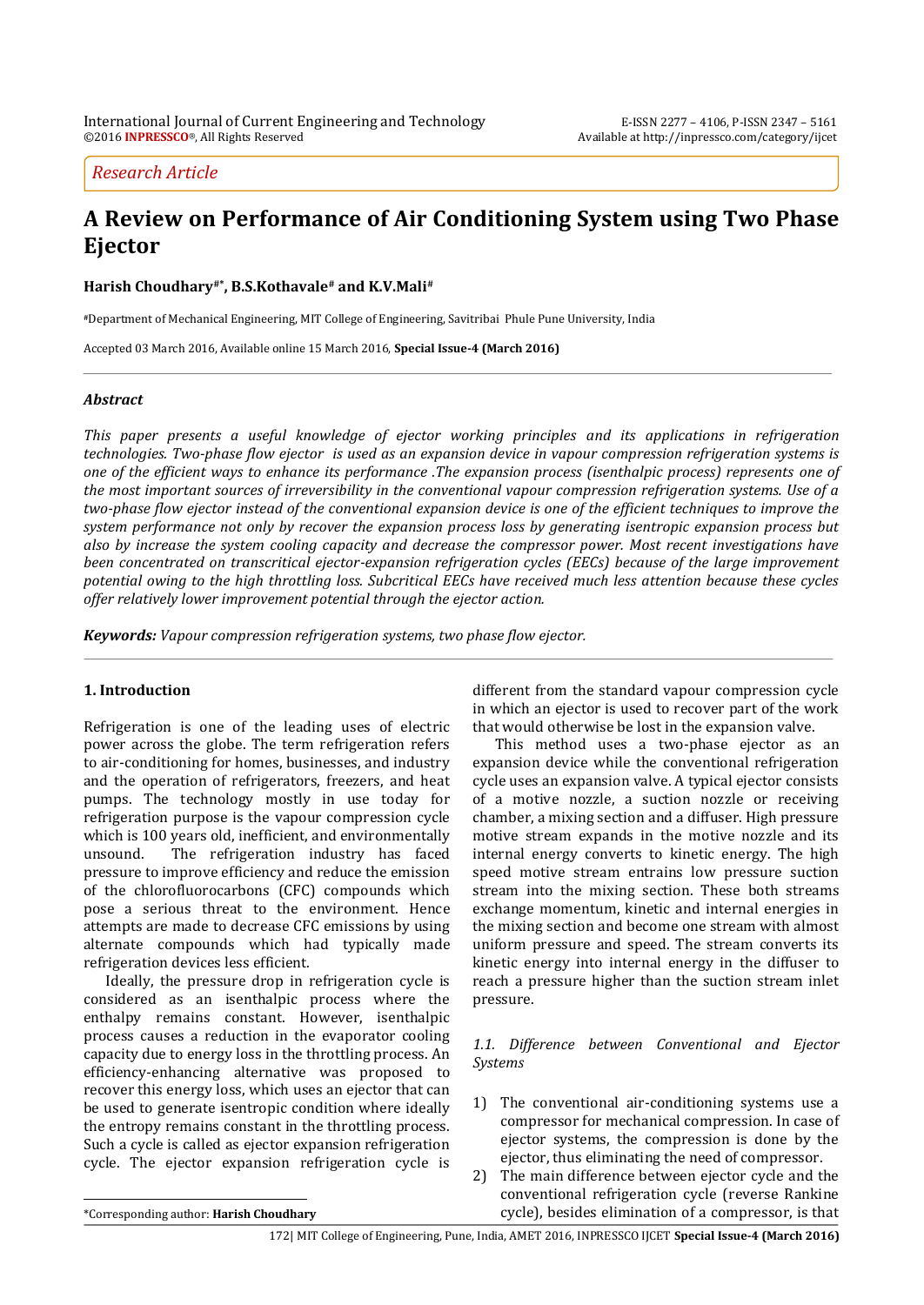it requires three heat sources at different temperatures rather than two, namely at the generator level, which is the temperature of the solar waste heat source, at a condensing level, which is the ambient temperature (actually this is a heat sink) and the evaporator temperature required for cooling effect.

## *1.2. Various Applications of Ejectors*

There are a number of applications in refrigeration and air-conditioning where ejectors can be used to help improve the overall performance of the system. Some of them are listed below.

- 1) Ejector for utilizing of low-grade energy.
- 2) Ejector for recovery of expansion work.
- 3) Ejector for driving liquid recirculation through the evaporator using expansion work.
- 4) Ejector for increasing the compressor discharge pressure.

# **2. Literature Survey**

Most recent investigations have been concentrated on transcritical R744 ejector-expansion refrigeration cycles (EECs) because of the large improvement potential owing to the high throttling loss. Subcritical EECs have received much less attention because these cycles offer relatively lower improvement potential through the ejector action. However, it is still worth investigating these subcritical cycles with a two-phase ejector to improve the cycle performance.

Nehdi et al. numerically discovered that replacing the throttle valve with a two-phase ejector improved COP up to 22% in a vapour compression system using R141b as refrigerant. Bilir and Ersoy found theoretically that an EEC using R134a could provide 22.3% COP improvement compared with that of basic cycle. It also experimentally found that the use of an ejector in place of the throttle valve in a R134a refrigeration cycle will improve the COP and exergy efficiency by 7.34%–12.87% and 6.6%–11.24%, respectively, under the same external operating conditions.

Disawas and Wongwises presented experimental results comparing an EEC to the basic cycle using R134a as the refrigerant. In their cycle, there was no throttle valve upstream of the evaporator so that the evaporator is flooded with the refrigerant. The COP improvement of about 5% was obtained. The effects of size of the motive nozzle outlet on the system performance were discussed by Chaiwongsa and Wongwises. They found that motive nozzles with different outlet diameters in the range of 2.0-3.0 mm yielded insignificant effects on the system performance.

Pottker and Hrnjak experimentally tested an R410A EEC and reported improvements from 8.2% to 14.8% over the basic system. Lawrence and Elbel conducted an experimental investigation of EEC that can provide multiple evaporation temperatures, and found that the cycle showed maximum COP improvements of 12% with R1234yf and 8% with R134a compared with a two evaporation temperatures basic cycle. However, the cycle showed maximum COP improvements of only 6% with R1234yf and 5% with R134a compared with a single evaporation temperature basic cycle.

| <b>Authors</b>       | Year | $COP_{imp}$        | Working fluid                                        |  |
|----------------------|------|--------------------|------------------------------------------------------|--|
| Kornhauser           | 1990 | 21%                | R11, R12, R22,<br>R113, R114,<br>R500, R502,<br>R717 |  |
| Liu et al.           | 2002 | $11.9 -$<br>21.6%  | R717, R290,<br>R600a                                 |  |
| Li and Groll         | 2005 | 16%                | CO <sub>2</sub>                                      |  |
| Nehdi et al.         | 2007 | 22%                | $±20$ refrigerants                                   |  |
| Deng et al.          | 2007 | 22%                | CO <sub>2</sub>                                      |  |
| Yari &<br>Sirousazar | 2008 | 55.5%              | CO <sub>2</sub>                                      |  |
| Bilir and Ersoy      | 2009 | $10.1 -$<br>22.34% | R134a                                                |  |
| Sarkar               | 2010 | $11.9 -$<br>21.6%  | R290, R600a,<br>R717                                 |  |
| Banasiak &<br>Hafner | 2011 |                    | CO <sub>2</sub>                                      |  |
| Sumeru et al.        | 2013 | 1.99-<br>23.03%    | R22                                                  |  |

**Table No. 1** The summary of numerical works on the Standard ejector systems

There are a lot of difficulties in the two-phase ejector research due to the complex flow; however, more and more researchers focus on this field due to the potential of energy recovery in the refrigerating system. By studying the nozzle diameter and the diffuser angle, it was found that a properly designed ejector can increase the system COP over 14.5%.

With the development of computational fluid dynamics, a large number of CFD models have been published which deal with multi-dimensional, multiphase flow problems. Some of the ejector calculation solvers are based on the Navier Stokes equation in 2D and 3D. In this way the ejector performance can be predicted, but these multi-purpose CFD codes and software's still could not deal specifically with two-phase ejector flow possibly due to the model limitations. Therefore the prediction accuracy is limited. Because of the model limitations, experiment was the best method to predict the ejector performance.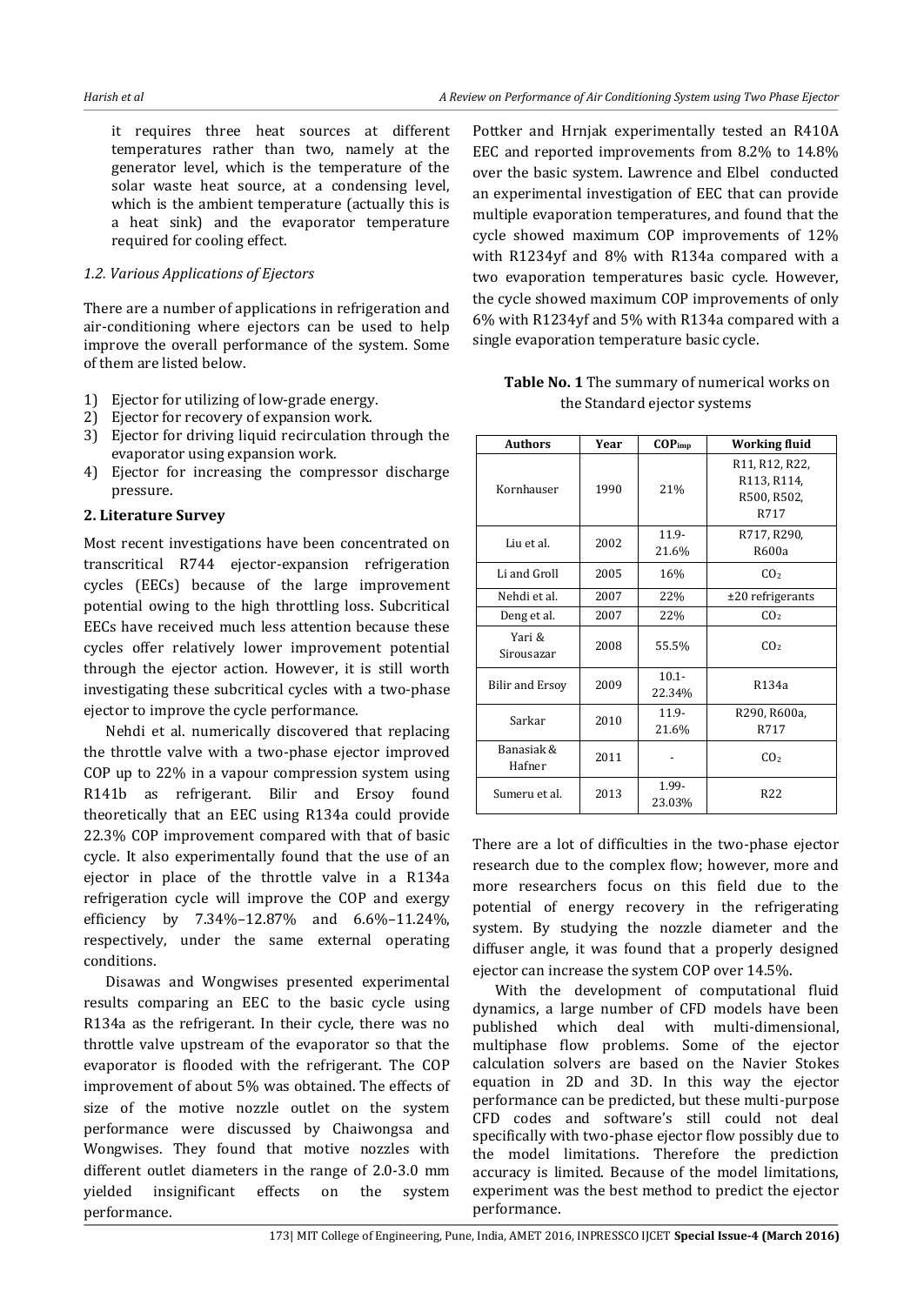| <b>Authors</b>              | year | $COP_{imp}$                   | Working<br>fluid |
|-----------------------------|------|-------------------------------|------------------|
| Harrell and<br>Kornhauser   | 1995 | $3.9 - 7.6%$                  | R134a            |
| Menegay and<br>Kornhauser   | 1996 | $3.2 - 3.8\%$                 | R <sub>12</sub>  |
| Disawas and<br>Wongwises    | 2004 | Higher than<br>standard cycle | R143a            |
| Ozaki et al.                | 2004 | 20%                           | CO <sub>2</sub>  |
| Wongwises and<br>Disawas    | 2005 | Higher than<br>standard cycle | R134a            |
| Deng et al.                 | 2007 | 22%                           | CO <sub>2</sub>  |
| Chaiwongsa<br>and Wongwises | 2007 | Higher than<br>standard cycle | R134a            |
| Elbel and<br>Hrnjak         | 2008 | 7%                            | CO <sub>2</sub>  |
| Elbel                       | 2011 | 7%                            | CO <sub>2</sub>  |
| Lucas and<br>Koehler        | 2012 | 17%                           | CO <sub>2</sub>  |

**Table No. 2** The summary of experimental works on the standard ejector systems

The majority of available literature concerned with ejectors used in refrigeration describes numerical simulations. A number of established ejector flow theories and experiments point out the importance of flow choking and shock wave phenomena.

## **3. General Ejector working principles**

#### *3.1 Ejector working processes*

An ejector, also named as injector, jet pump, thermocompressor, is a flow device that allows a high pressure primary fluid to accelerate and induce a low pressure secondary fluid into the primary fluid path. As the two fluids mix through a diffuser section, a pressure recovery occurs, which enables the ejector to fulfil the function of a compressor or a pump. The term primary is defined as the driving, motive, or energizing flow for the ejector, while the term secondary means the driven, passive, or energized flow.

The ejector has a simple structure of four parts: a nozzle, a suction chamber, a mixing chamber and a diffuser, as illustrated in figure 1 The flow phenomena inside the ejector are quite complicated and the detailed flow mechanism is not yet quite clear as supersonic flow, shock interactions, turbulent mixing and two-phase flow may involve. The flow patterns inside an ejector may be visualized and analyzed by using optical instruments and computational fluid dynamics (CFD). The main geometry is characterized by the area ratio  $A_r$ , which is defined as the area of the constant-area part in the mixing chamber divided by the nozzle throat area, i.e.  $(D_m/D_t)^2$ .







**Fig. 2** Schematic view of an ejector and variations of pressure & velocity along the ejector

Referring to Figure 2, the ejector parts and their working pro-cesses can generally be explained as follows:

- 1) Nozzle: the primary flow enters into the convergent–divergent nozzle and undergoes processes of pressure reduction and velocity increase in the convergent part. The velocity reaches sonic speed at nozzle throat (1). At the divergent part, the velocity increases up to supersonic as the pressure decreases following the energy conservation law. A low pressure region is created at the nozzle exit (2).
- 2) Suction chamber: a pressure difference between the suction chamber and the secondary flow is established, inducing the secondary flow into the ejector (0).
- 3) Mixing chamber: the primary flow fans out without mixing with the secondary flow at the very first beginning, resulting in a converging duct which acts as converging nozzle for the secondary flow. At some cross-section along this duct, the speed of the secondary flow rises to sonic value. After that, the two flows start to mix and end with the same velocity and pressure (3). Due to the supersonic flow in the mixing chamber, a shock is formed at some place (4) which causes a sudden compression and a quick drop in the velocity from supersonic to subsonic.
- 4) Diffuser: the mixed flow (5) passes through the diffuser and converts kinetic energy into pressure energy, resulting in further pressure increase and velocity decrease. Finally, it fans out at the back pressure.

## *3.2. Chocking phenomenon and shock*

Choked flow is a phenomenon that occurs under specific conditions when a flow at a certain pressure passes through a restriction into a lower pressure and the velocity reaches to sound speed, in which mass flow rate of the fluid becomes irrelevant to the downstream pressure. In other word, the mass flow of a choked flow is constant even the downstream pressure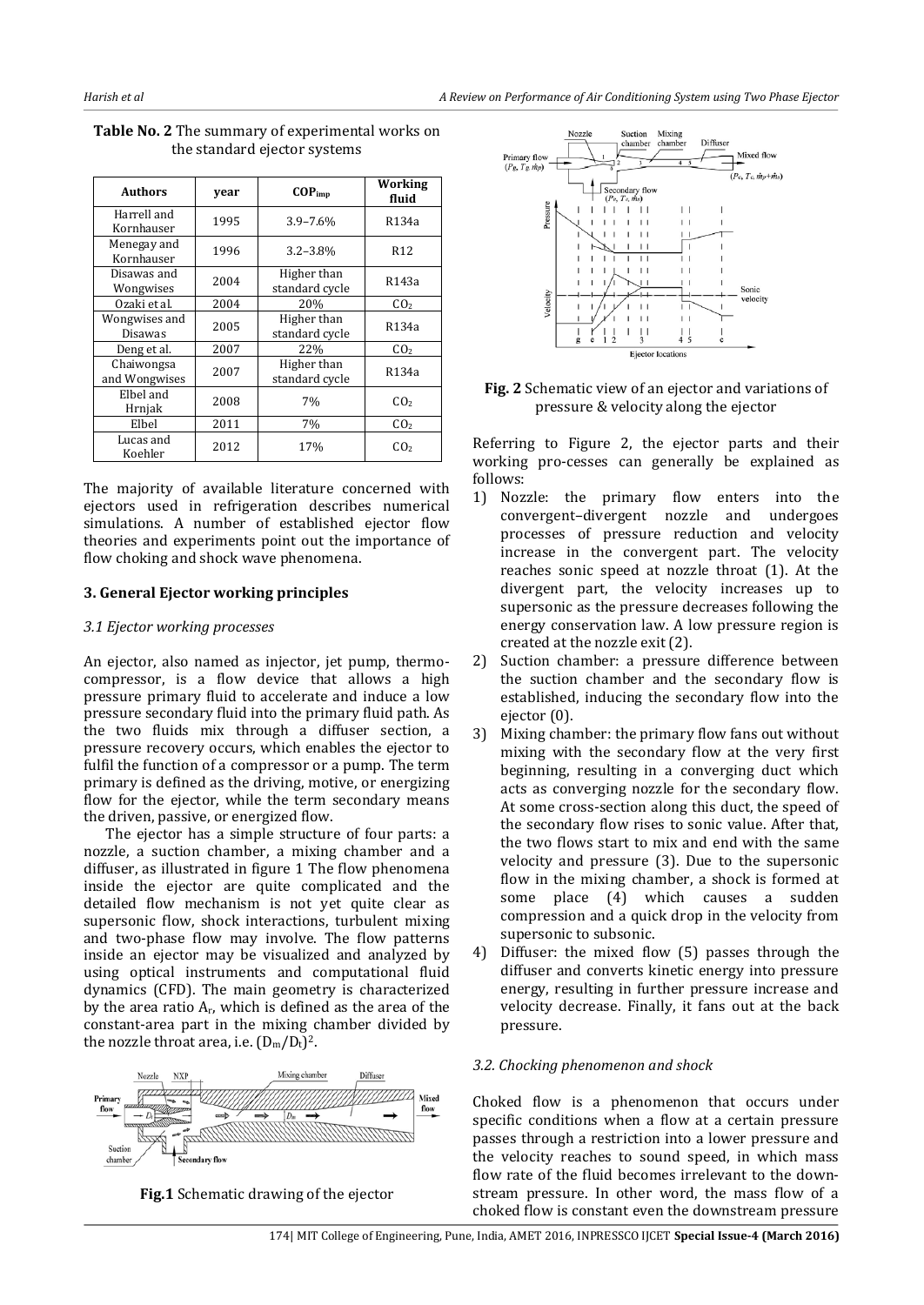further decreases. Practically, two choking phenomena exist in the ejector. One occurs in the primary flow through nozzle, the second choking results from the acceleration of the secondary flow from a stagnant state at the suction port to a supersonic flow along the duct in the mixing chamber. The appearance of the second choking phenomena directly depends on the ejector back pressure  $P_b$ . If  $P_b$  is below the critical back pressure  $P_{bn}$ , the primary flow and the secondary flow are both choked, causing constant mass flow rate.



**Fig. 3**. Operational modes for a fixed-geometry ejector

#### **4. Ejector Expansion Refrigeration System**

A layout diagram of the two-phase ejector-expansion refrigeration cycle and the corresponding p-h diagram are shown in Figure 4. The high-pressure liquid at outlet from the condenser is expanded through the motive nozzle of the ejector. This expansion of the high-pressure liquid is then applied to entrain and raises the vapour pressure at the outlet of the evaporator. Then mixing occurred between the two streams in the mixing chamber. Next, the mixed fluid enters a diffusion nozzle, where the fluid are further decelerated and compressed to a pressure higher than the initial pressure of the suction stream. The twophase fluid at the outlet of the ejector is sent to the liquid-vapour separator, where the vapour enters the compressor and ultimately becomes the motive stream, while the liquid returns to the evaporator through a throttle valve and ultimately becomes the suction stream. Compared with the basic refrigeration cycle, the compression work required for the cycle is decreased owing to the higher compressor inlet pressure. Besides, an increase in evaporator capacity can be attained owing to the lower evaporator inlet enthalpy compared to an isenthalpic expansion.



**Fig.4** Schematic and P-h diagram of the ejector expansion refrigeration cycle

#### **5. Condensor outlet split Ejector system**

In the condenser outlet split ejector system proposed by Oshitani et al., the liquid at the outlet of the condenser is split into two separate streams; one stream is sent to the motive nozzle of the ejector, and the other is isenthalpically throttled and sent to an evaporator. The refrigerant that was throttled is vaporized in an evaporator and sent to the suction nozzle of the ejector. The two streams then mix in the ejector and enter a second evaporator, where they are vaporized before returning to the compressor and condenser. Because the flow is split at the outlet of the condenser in this cycle, the cycle will be referred to as the COS (condenser outlet split) ejector cycle.

Because of the pressure lift provided by the ejector, the evaporator at the outlet of the ejector will have a higher evaporation temperature than the evaporator before the ejector suction nozzle. Thus, the two evaporators will be referred to as the high and the low temperature evaporators, shown in Figure 5. Note that the COS ejector cycle can be constructed such that the total surface area of the evaporators is the same as the surface area of the evaporator in an expansion valve cycle; the additional evaporation temperature in the COS ejector cycle does not necessarily increase overall evaporator size.

Oshitani *et al.* described two earlier attempts to use the COS ejector cycle in real automotive applications. The latest commercialization of the COS ejector cycle has been for use in passenger cars to provide cabin airconditioning (Brodie *et al.*). In this system, both evaporators were used to cool a single air stream; the intent was to use the two different evaporation temperatures to better match the temperature glide of the air.



**Fig.5** Schematic and P-h diagram of the condenser outlet split ejector system

Brodie *et al.* observed COP improvements of 10 to 25 % in this application with an unspecified working fluid.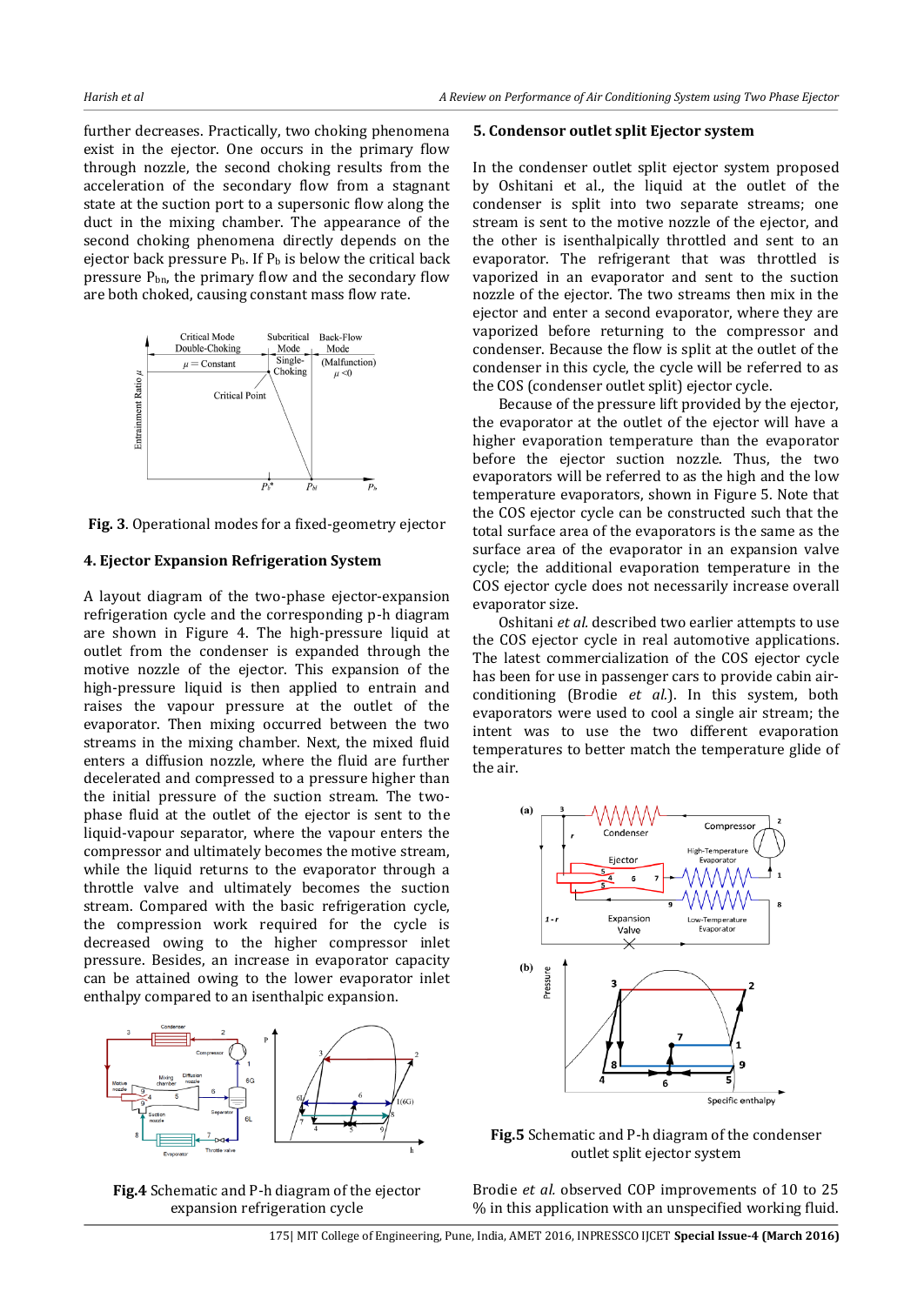In the automotive system described by Brodie et al., the ejector and the high- and low-temperature evaporators were actually integrated into a single evaporator manifold, which was the same size as a single evaporator without an ejector. Thus, the additional evaporator and the ejector in the COS ejector cycle did not significantly increase the size of the system.

# **6. Ejector Component Performance**

The performance of the ejector is commonly measured in terms of the suction pressure ratio  $(\Pi)$ and mass entrainment ratio  $(\Phi)$ , shown in equations (1) and (2), respectively. The suction pressure ratio is a direct measure of the pressure increase to the suction stream that the ejector provides. The mass entrainment ratio is a measure of the ejectors ability to entrain mass through the suction nozzle. Note that it is desirable to obtain both high pressure ratio and high entrainment ratio. However, there is generally a tradeoff between pressure increase and mass entrainment.

$$
\Pi = \frac{P_{diff,out}}{P_{sn,in}} \tag{1}
$$

$$
\Phi = \frac{\dot{m}_{sn}}{\dot{m}_{mn}}\tag{2}
$$

Where  $P_{diff,out}$  is pressure at diffuser outlet.

 $P_{sn.in}$  is pressure at suction inlet of ejector.  $\dot{m}_{sn}$  is mass flow rate at suction nozzle.  $\dot{m}_{mn}$  is mass flow rate at motive nozzle inlet.

## **Conclusions**

Various studies in ejector systems that have been carried out over the past decade involved system modeling, design fundamentals, refrigerants selection and system optimization. The research and development was broadly based and productive, concentrating on performance enhancement methodology and feasibility of combining Ejector refrigeration system (ERS) with other systems. This paper presents not only a basic background and principles for ejector design, but also the recent improvement in ejector refrigeration technologies. The following conclusions can be drawn from the reviewed works that have been carried out in ejector refrigeration system:

1) Attempts have been made on the investigations of proper mathematical models which may help to optimize design parameters. Taking into consideration of friction losses and irreversibilites, some researchers have carried out computer simulations on the improvement of constant-area model and constant pressure model. A number of researchers have concentrated on the studies of two-phase flow and specific characteristics of working fluids. Computational Fluid Dynamics has been identified as a suitable tool for the turbulence

models of the mixing process which can better simulate and optimize the geometry of ejector. Although these simulated results were claimed to become more accurate than others, very few of them were experimentally verified and approved.

- 2) The ejector refrigeration systems suffer from relatively low COP improvement still there are number of studies which have focused on system performance enhancement. Operation of ERS without a pump has been declared to considerably reduce the mechanical energy consumption. In contrast, ERS with an additional pump could help to increase the entrainment ratio and COP. In order to cope with variations of working conditions, multicomponents ERS are parametrically studied.
- 3) There are remarkable COP improvements from combined ejector and refrigeration systems which are reported by many research groups. However, most of those studied are limited to numerical analysis, with few experimental results available.

# **References**

- Rounak Sahni,(2015) Ejector Expansion Refrigeration Systems, *International Journal Of Engineering And Science*  , Vol.5, Issue 2 , PP 25-29
- Nehdi, E.; Kairouani, L.; Bouzaina, M.,(2007) Performance analysis of the vapour compression cycle using ejector as an expander. *International Journal of Energy Recourses*, 31, 364–375.
- Bilir, N.; Ersoy, H.K. ,(2009)Performance improvement of the vapour compression refrigeration cycle by two-phase constant area ejector. *International Journal of Energy Recourses*, 33, 469–480.
- Disawas, S.; Wongwises S., (2004), Experimental investigation on the performance of the refrigeration cycle using a two-phase ejector as an expansion device. *International Journal of Refrigeration*, 27, 587–594.
- Pottker, G.; Hrnjak, P.,(2015) Ejector in R410A vapor compression systems with experimental quantification of two major mechanisms of performance improvement: Work recovery and liquid feeding. *International Journal of Refrigeration*, 50, 184–192.
- Lawrence, N.; Elbel, S., (2014), Experimental investigation of a two-phase ejector cycle suitable for use with lowpressure refrigerants R134a and R1234yf , *International Journal of Refrigeration*, 38, 310–322.
- K. Sumeru, H.Nasution, F.N.Ani,(2012), A review on twophase ejector as an expansion device in vapour compression refrigeration cycle. *Renewable and Sustainable Energy Reviews 16* (2012) 4927–4937
- Zhenying Zhang , Lirui Tong, Li Chang, Yanhua Chen and Xingguo Wang, (2015), Energetic and Exergetic Analysis of an Ejector-Expansion Refrigeration Cycle Using the Working Fluid R32.*Entropy* ,17, 4744-4761.
- Jichao Hu, Junye Shi, Yuanyuan Liang, Zijiang Yang, Jiangping Chen,(2014), Numerical and experimental investigation on nozzle parameters for R410A ejector air conditioning system , *International Journal of Refrigeration 40* , 338-346.
- A.A. Kornhauser,(1990), The use of an ejector as a refrigerant expander, in: *Proceeding of the USN/IIR-Purdue Refrigeration Conference*, West Lafayette, IN, USA, pp. 10– 19.